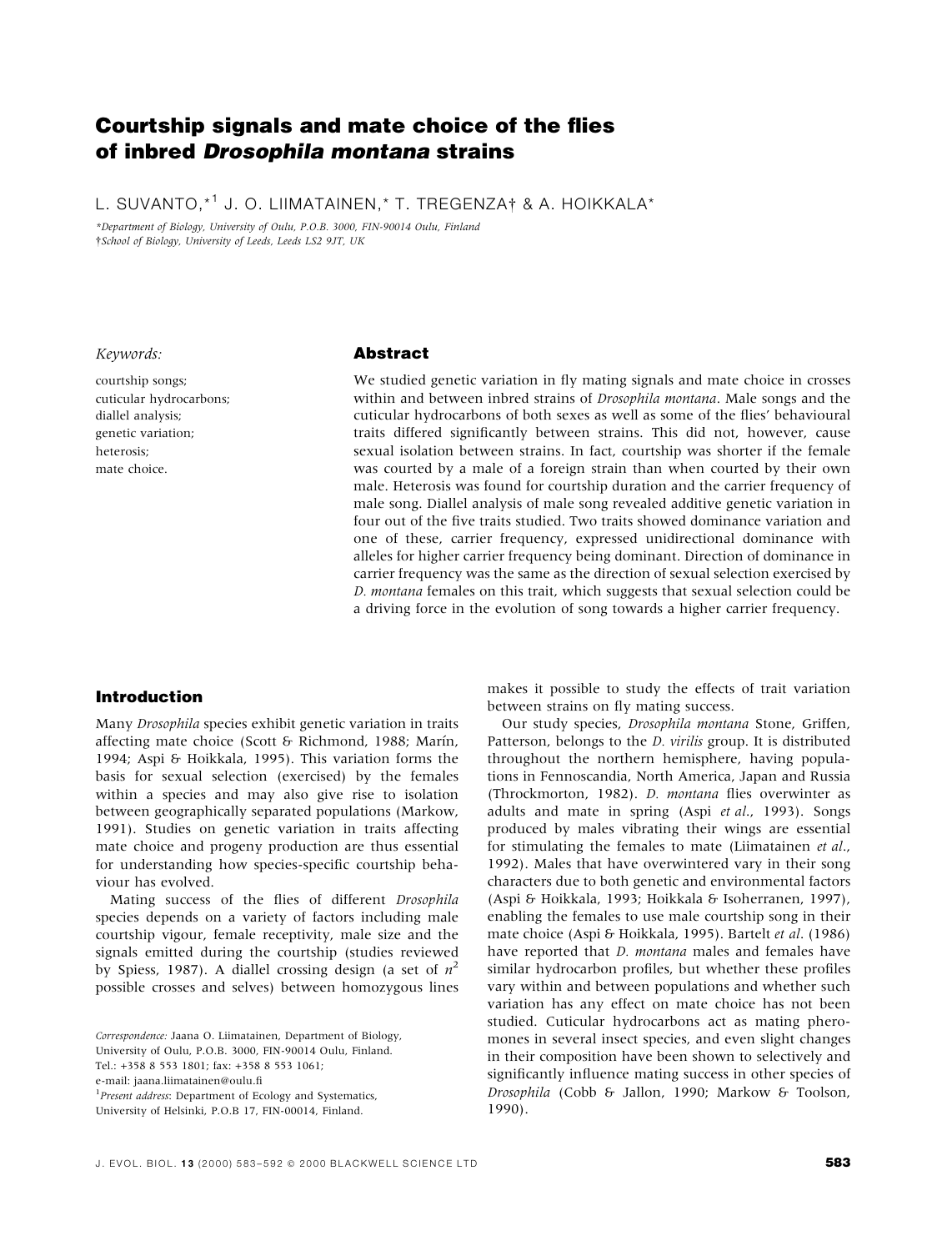For the present study we inbred D. montana strains originating from different populations to increase the chance of obtaining strains differing in their mating signals and behaviour. We analysed male courtship songs and the cuticular hydrocarbons of both sexes of five strains and conducted a diallel cross between four of these strains to study the mating propensity and the behaviour of the flies in different intra- and interstrain combinations. The purpose of these studies was to examine how variation in courtship signals affects mate choice, the role of male and female in determining the lengths of different courtship traits and female egg laying efficiency, and which behavioural traits show heterosis in strain crosses. We also investigated the genetic basis of variation in different traits of D. montana courtship song using a diallel analysis. Here our goal was to study the presence and direction of dominance in different song traits, only some of which are important in female mate choice, and to trace the direction in which song has evolved. Our prediction was that if female choice drives song evolution the direction of dominance for the traits used in female choice and the direction of female preference should be the same.

## Materials and methods

## Flies

Strains were inbred for 20 generations by brother-sister matings. Three of the strains originate from Finland: strains 1251 and O7 from Oulanka (66°22'N, 29°21'E; maintained in the laboratory since 1981 and 1985, respectively) and strain K12 from Kemi (65°40'N, 23°35¢E 1985). Strain 1263 originates from Kawasaki, Japan (34°80'N, 139°42'E 1969) and strain 1550 from Yukon, Alaska, USA (61°30'N, 159°20'W 1970). This protocol does not allow us to draw conclusions about variation in natural populations as the strains come from different geographical areas and as inbred lines represent natural populations only approximately, especially if there are only a few lines and if the analysed traits exhibit some form of directional dominance (Gebhardt, 1991).

Flies were maintained in culture bottles containing malt medium, in continuous light at 19 °C. This approximates the conditions in the wild when the flies mate at northern latitudes. Larval density was kept constant in culture bottles to avoid variation in the size and condition of emerging flies. Freshly emerged flies were sexed under light  $CO<sub>2</sub>$  anaesthesia and maintained separately in food vials. Flies used in experiments were 3 weeks old, and sexually mature.

#### Hydrocarbon extraction

To extract cuticular hydrocarbons for analysis, a single mature fly was killed by freezing and immersed in  $100 \mu L$  of hexane. After 5 min, the fly was removed and the solution left overnight in a dust-free environment

to allow the hexane to evaporate. After evaporation, the extract was re-dissolved by adding  $50 \mu L$  of hexane and vortexing for 30 s. A  $2-\mu L$  sample of the extract was injected into a gas chromatograph (GC) (Varian 3400) fitted with a 15-m, 0.32-mm bore, 1- $\mu$ m film, DB-1 capillary column (J & W Scientific). Separation of extracted components was optimized by using a column temperature profile in which the analysis began at a temperature of 75 °C rising at 15 °C min<sup>-1</sup> to 225 °C, and then at 2 °C min<sup>-1</sup> to 250 °C and finally at 15 °C min<sup>-1</sup> to 300 °C where the temperature was held for 10 min. Ultra high-purity helium at 5 mL min<sup>-1</sup> was used as a carrier gas and components were detected using a flame ionization detector. A total of 133 females and 154 males from the five strains were analysed.

Twenty-eight peaks were identified in hydrocarbon analysis. The peaks were standardized to the largest peak as the log of each peak divided by the area of a control peak (Aitchison, 1986). All statistical analyses were carried out using these log contrasts. Principal component analysis was conducted on each sex separately.

#### Song recording and analysis

Male courtship songs were recorded in a specially designed chamber when a single male courted a single female. The chamber was made of a Petri dish (diameter 5 cm, height  $0.7$  cm) with a nylon net roof. The floor of the chamber was covered with a moistened filter paper. Males courted females whilst upside down on the roof of the chamber, and the songs were recorded with a Sony TC-FX33 cassette recorder and a JVC-condenser microphone.

Male courtship songs were analysed with the SIGNAL Sound Analysis System (©Engineering Design). In D. montana, the males usually produce  $3-4$  pulse trains of song during the courtship, song characters remaining quite constant once the male begins to sing (Hoikkala & Isoherranen, 1997). Consequently, we analysed for each male three pulse trains of the song, measuring the lengths of the pulse trains (PTL) and counting the number of pulses per train (PN) from oscillograms (see Fig. 1). We also counted the number of cycles (CN) in the third pulse of each pulse train, and measured the length of this pulse (pulse length, PL) and the distance from the beginning of this pulse to the beginning of the next one (interpulse interval, IPI). Carrier frequencies (FRE) of the pulse trains were measured from Fourier spectra. Distribution of song traits was normal or close to normal and statistical analyses were conducted using nontransformed data. Song traits were also examined using principal component analysis as individual song components may not be independent.

#### Mating propensity and behaviour of the flies

We observed the behaviour of  $19-32$  fly pairs for each intra- and interstrain combination of inbred strains O7,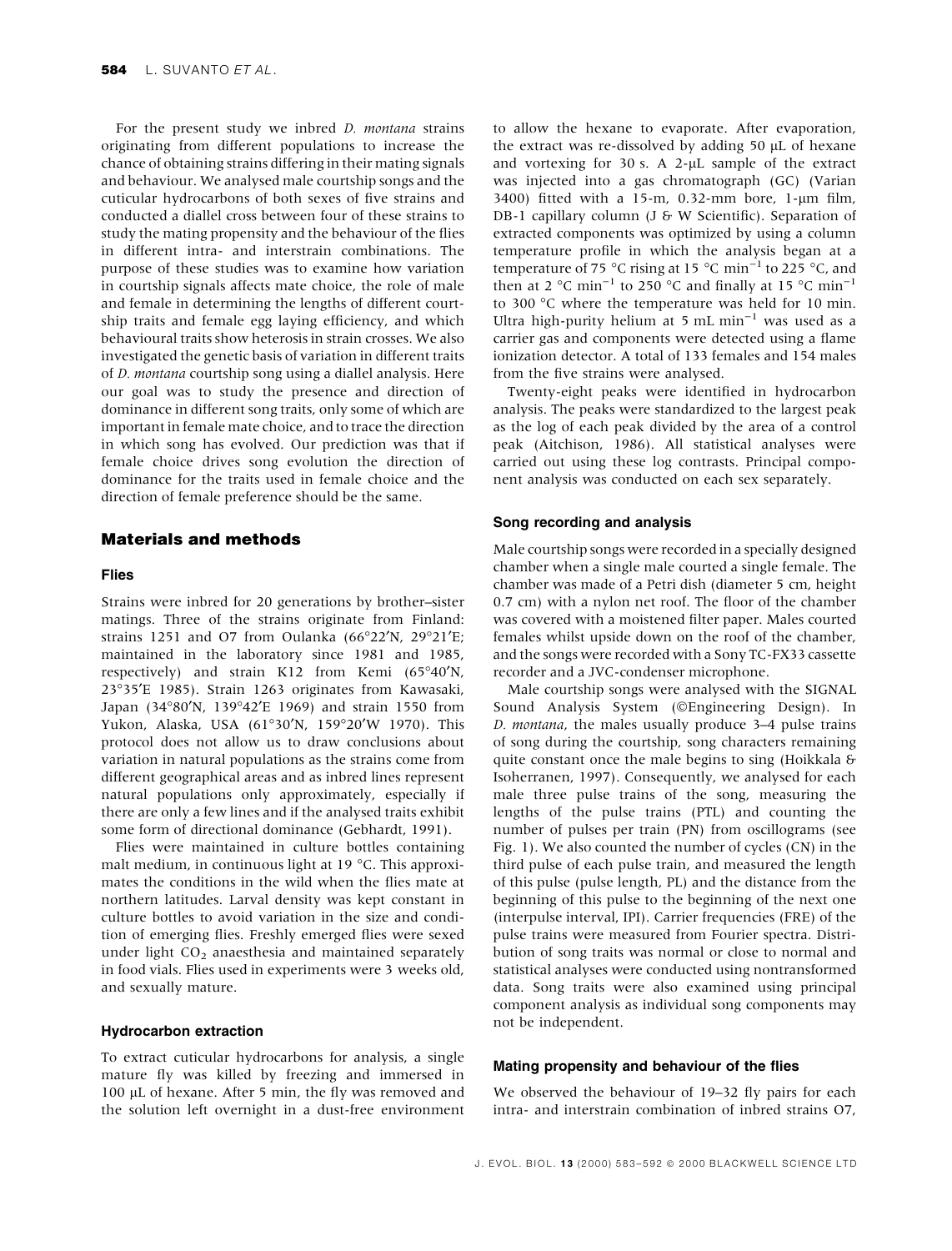

1251, 1263 and 1550. Strain K12 was omitted from the analysis because of the low courtship activity of the flies of this strain in preliminary experiments. All flies were 3week-old mature virgins and had been kept singly in fresh food vials for 24 h prior to the experiments. A male and a female were transferred to a glass vial (height 10 cm, diameter 2.5 cm) containing malt medium and their behaviour was observed for 15 min. For each courting pair we measured length of the latency period (time from the beginning of the experiment to the first courtship act of the male), courtship time (time from the first courtship act of the male to copulation) and copulation duration. These parameters were also measured for  $F_1$  flies emerging from intra- and interstrain crosses, once they were sexually mature (one pair per progeny brood; both male and female from the same progeny).

Flies which did not mate during the observation period were kept in vials for about 2 h. Females mating during this period were included in the progeny production studies, but data for these pairs were not included in the behavioural analysis.

#### Female egg laying

After the flies had mated, the female was transferred without anaesthesia into a Petri dish (diameter 5 cm, height 0.7 cm) containing a 5-mm layer of malt medium. The Petri dish was covered with a net and a plastic lid. The female was allowed to lay eggs for 3 days, after which she was transferred into a fresh food vial. The number of eggs on the Petri dishes was counted under a microscope.

## Distances between strains

To investigate how the pattern of variation in courtships songs and cuticular hydrocarbons relates to the pattern of variation in mating behavioural traits, and female egg laying we conducted distance matrix analysis. First, we calculated Mahalanobis' distances,  $D^2$  (Rao, 1970) between strains for song traits and separately for male

and female cuticular hydrocarbon profiles. Using Mantel tests (Manly, 1985), we then compared distance matrices of songs and male and female hydrocarbon profiles with each other and with median distances (Hand, 1981) of the behaviour traits and female egg laying measured between the strains.

#### Diallel analysis for the male courtship songs

Our diallel data consisted of the songs of the  $F_1$  males from all possible crosses between and within four inbred D. montana strains. Males emerging from different Petri dishes (progenies of different males and females) served as repeats (seven repeats). Distribution of song traits was normal, and the statistical analyses were done on nontransformed data. First an ANOVA was conducted to test the variance between males (seven males per genotype) and between genotypes. The variance between genotypes was significant when tested against the within-genotype (i.e. between males) component (P at most <0.05) in all song parameters except PL.

In the diallel analysis we used the means of each male for the studied song traits (three songs from each male). To allow comparison of different parameters, all values (Z) were transformed using  $[(Z - \overline{X})/SD]$  where  $\overline{X}$  and SD are the mean and standard deviation, of the same song trait in all males. The diallel data were analysed following Hayman (1954a,b) and Mather & Jinks (1982) using a program written by Jaakko Lumme, Ari-Pekka Kvist and Jouni Aspi.

## **Results**

### **Hydrocarbons**

We conducted a multivariate analysis of variance for cuticular hydrocarbon composition of the flies (MANOVA) using the log-contrast areas for the 28 peaks. This revealed significant differences among strains in cuticular hydrocarbons  $(F_{108,998} = 38.74, P < 0.001)$ , and differences between the sexes independent of strain differences  $(F_{27,251} = 33.53, P < 0.001)$ . There was also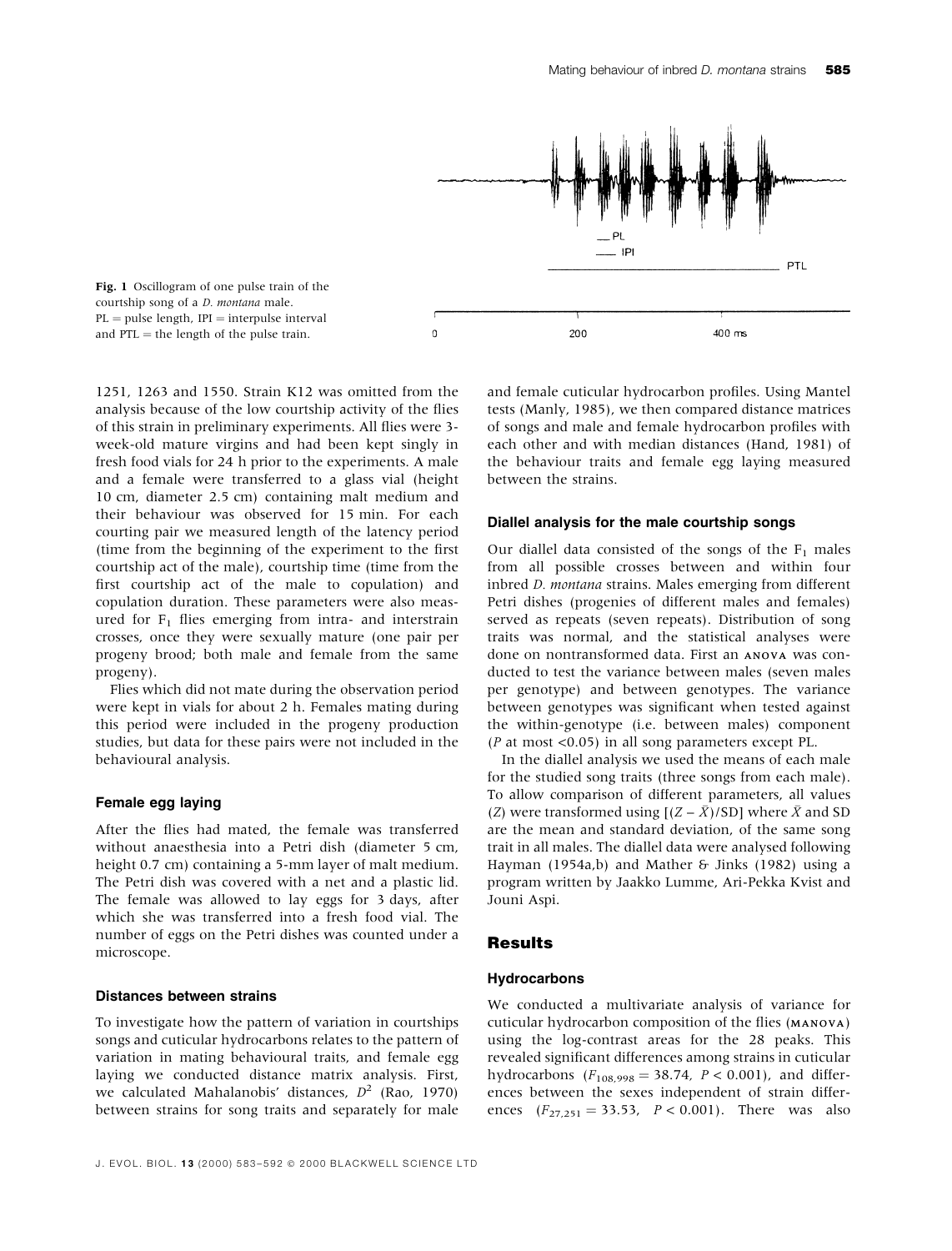



significant interaction between strain and sex ( $F_{108,998}$  = 7.63,  $P < 0.001$ ), indicating that the difference in cuticular hydrocarbon composition between the sexes varied among strains.

To examine the pattern of divergence between strains in hydrocarbon composition in more detail, we conducted principal component analyses for both sexes. Principal component 1 (PC1) explained 27% of the betweenindividual variation in males and 30% in females, while PC2 explained 13% and 14%, respectively. Figure 2(A) shows that in males PC1 separates the strains into groups. Strains from Japan (1263) and USA (1550) are most

different from each other, while the Finnish strains (K12, 1251 and O7) are grouped together. In females PC1 and PC2 together separate the strains (Fig. 2B). One cannot, however, draw conclusions on differences between populations on the basis of these data.

Because previous work (Bartelt et al., 1986) failed to find any difference in cuticular hydrocarbons between the sexes, we carried out separate MANOVAs of sex vs. PC1 and PC2 for each population separately. This revealed strong differences between the sexes in populations K12, 1550 and O7; but no significant differences in populations 1263 and 1251. (Population 1263, Wilk's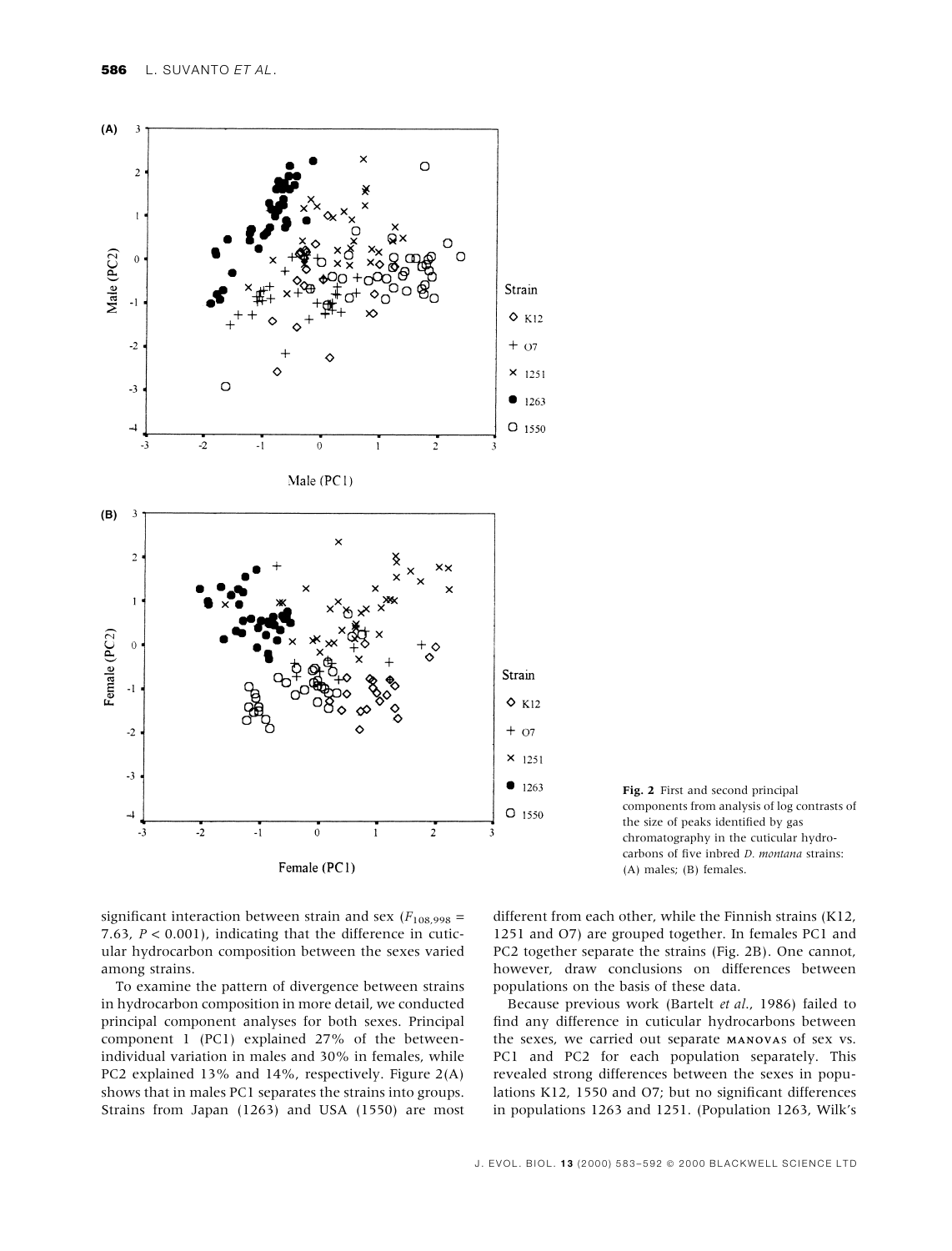| Means have been calculated over the songs of 10 males per strain (three songs per male). $PN =$ number of pulses in a train, $PTL =$ pulse |    |     |     |    |    |            |  |  |  |  |
|--------------------------------------------------------------------------------------------------------------------------------------------|----|-----|-----|----|----|------------|--|--|--|--|
| train length, IPI = interpulse interval, $PL$ = pulse length, $CN$ = cycle number and $FRE$ = carrier frequency.                           |    |     |     |    |    |            |  |  |  |  |
| Strain                                                                                                                                     | PN | PTI | IPI | PI | CΝ | <b>FRE</b> |  |  |  |  |

Table 1 Means and standard deviations of different song traits measured for the songs of D. montana strains K12, O7, 1251, 1263 and 1550.

| Strain          | PN              | PTL            | IPI           | PL.             | CΝ              | <b>FRE</b>     |
|-----------------|-----------------|----------------|---------------|-----------------|-----------------|----------------|
| K <sub>12</sub> | $8.93 \pm 0.64$ | $312 + 26.4$   | $32.5 + 2.45$ | $21.3 \pm 3.15$ | $4.33 \pm 0.48$ | $222 + 11.9$   |
| O7              | $11.7 + 1.03$   | $415 + 40.5$   | $32.7 + 2.82$ | $17.8 + 2.57$   | $3.30 + 0.47$   | $178 + 15.1$   |
| 1251            | $8.97 \pm 0.93$ | $322 \pm 35.9$ | $34.7 + 2.10$ | $21.3 \pm 3.46$ | $5.00 + 0.74$   | $236 \pm 22.0$ |
| 1263            | $9.23 + 1.33$   | $327 + 48.7$   | $34.6 + 3.20$ | $22.3 + 2.90$   | $4.33 + 0.48$   | $200 + 19.2$   |
| 1550            | $11.8 + 1.29$   | $463 + 64.4$   | $36.5 + 4.49$ | $25.6 + 3.11$   | $5.47 + 0.94$   | $232 + 20.8$   |

Lamda ( $\Lambda$ ) =  $\Lambda_{2,69}$  = 0.96, P = 0.26; Population K12,  $\Lambda_{2,36} = 0.44$ ,  $P < 0.0001$ ; Population 1550,  $\Lambda_{2,63} = 0.47$ ,  $P < 0.0001$ ; Population 1251,  $\Lambda_{2,61} = 0.95$ ,  $P = 0.19$ ; Population O7,  $\Lambda_{2,43} = 0.65$ ,  $P < 0.0001$ .)

### Songs

Six song traits were measured from the male courtship songs of the five *D. montana* strains (Table 1). Variation between strains was significant in all measured song traits (ANOVA,  $P < 0.001$  in all cases). To examine the pattern of variation in song traits between the studied strains, we conducted a principal component analysis. PC1 explained 45% and PC2 35% of the variation between individuals. Figure 3 shows that PC1 separates the strains into groups. Strains 1550 (USA) and O7 (Finland) differ most from each other, while the rest of the strains (one from Japan and two from Finland) are more or less mixed.

To interpret the contributions of original variables to each principal component we used the criterion sug-

gested by Mardia et al. (1982). Variables with correlations above 0.7 times the largest correlation in an eigenvector were considered to contribute significantly. IPI and all pulse characters PL, CN and FRE correlated with PC1 (Pearson correlations 0.698, 0.860, 0.940 and 0.747, respectively,  $P < 0.01$  in all cases), and all four contributed significantly to PC1 (cut-off point  $= 0.658$ ). PC2 correlated with PN, PTL and FRE (Pearson correlations 0.953, 0.969 and  $-0.387$ , respectively,  $P < 0.01$ in all cases), but only the pulse train characters PN and PTL contributed significantly to PC2 (cut-off  $point = 0.678$ .

#### The mating propensity and the behaviour of the flies

The mean mating propensity of the flies (defined as the proportion of flies mating during the observation period, e.g. Koepfer, 1987) of P generation was 42.3% in intrastrain combinations and 37.5% in interstrain combinations ( $P = 0.761$ , NS, Mann-Whitney,  $U = 21.5$ ). The respective propensities for the flies of  $F_1$  generation



Fig. 3 First and second principal components in the parameters of the courtship song in five inbred *D. montana* strains.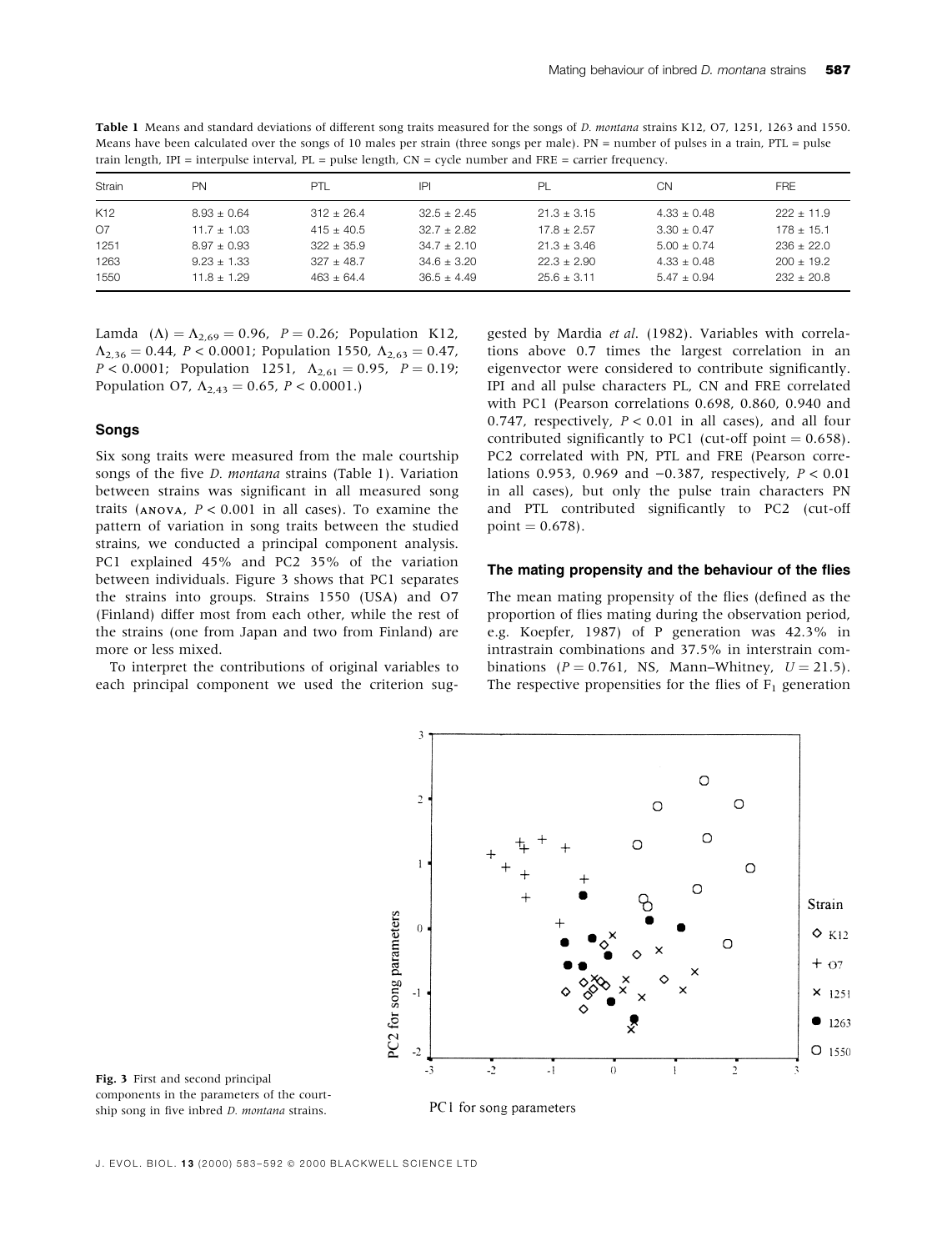| Table 2 Medians (and ranges) of the latencies, courtship durations and copulation durations of the flies which mated during the 15-min              |
|-----------------------------------------------------------------------------------------------------------------------------------------------------|
| observation period, and the number of eggs laid by the females in intra- and interstrain combinations and crosses in two generations (P and $F_1$ ) |
| between four inbred <i>D. montana</i> strains. N refers to the number of courting pairs observed or to the number of females from whom the egg      |
| number was calculated.                                                                                                                              |

|                         |                               | P generation    |                               |                             | F1 generation            |                 |                          |                           |  |  |
|-------------------------|-------------------------------|-----------------|-------------------------------|-----------------------------|--------------------------|-----------------|--------------------------|---------------------------|--|--|
|                         | Intrastrain combinations<br>N |                 | Interstrain combinations<br>Ν |                             | Intrastrain crosses<br>N |                 | Interstrain crosses<br>Ν |                           |  |  |
| Latency (s)             | 40                            | 215.5 (17-739)  | 116                           | 179.5 (4-860)               | 26                       | 162.0 (31-587)  | 63                       | 127.0 (21-871)            |  |  |
| Courtship duration (s)  | 40                            | 48.0 (4-661)    | 116                           | $20.0$ (2-464) <sup>*</sup> | 26                       | $96.5(5 - 754)$ | 63                       | 20.0 (2-527) <sup>†</sup> |  |  |
| Copulation duration (s) | 40                            | 207.5 (147-351) | 116                           | 199.5 (47-443)              | 26                       | 210.5 (128-435) | 63                       | 201.0 (135-369)           |  |  |
| Number of eggs          | 52                            | $30.0(0 - 83)$  | 155                           | $25.0(0-72)$                | 35                       | $27.0(0-61)$    | 83                       | $30.0(0 - 88)$            |  |  |

\*Courtship duration differed in P generation, Mann-Whitney,  $U = 1739$ ,  $P < 0.05$ . †Courtship duration differed in F<sub>1</sub> generation, Mann-Whitney,  $U = 505$ ,  $P < 0.01$ .

obtained from intra- and interstrain crosses were 62.8% and 74.8% ( $P = 0.362$ , NS, Mann-Whitney,  $U = 16.5$ ).

Medians and ranges of the latency periods, and courtship and copulation durations in successful courtships of the flies in P combinations and  $F_1$  crosses are given in Table 2. Only courtship duration differed significantly between intra- and interstrain combinations in P generation and between intra- and interstrain crosses in  $F_1$  generation (Table 2). In both generations the interstrain combinations or crosses showed shorter courtships than the intrastrain ones.

In combined data of the 16 intra- and interstrain combinations in P generation, the mating propensity of the flies was significantly affected by the female strain (Kruskal–Wallis,  $H = 21.17$ , d.f.  $= 3$ ,  $P < 0.05$ ). The mating propensity of both males and females of strains O7 (29.8 and 28.3%) and 1251 (32.5 and 26.5%) was low compared to that of the sexes of strains 1263 (48.3 and 47%) and 1550 (44.3 and 53%), respectively. The role of the two sexes in determining the length of the latency period, and courtship and copulation duration in this generation was analysed with Kruskal-Wallis nonparametric analysis of variance. Female strain significantly affected both latency and copulation duration  $(H = 7.85, d.f. = 3, P < 0.05, and H = 48.48, d.f. = 3,$  $P < 0.001$ , respectively). Females of strain 1550 were most attractive and females of strain 1251 least attractive, i.e. contributed to shortest and longest male latencies, respectively (1550: median 159 s; 1251: 287 s). Median copulation durations of the females of strains 1550, 1251 and O7 were short (185 s, 191 s and 197 s, respectively) compared to those of females of strain 1263 (241 s). Male strain had no effect on any of the behavioural traits measured.

## Female egg laying

Female egg laying was studied in intra- and interstrain combinations in P generation, and in intra- and interstrain crosses in  $F_1$  generation. In P generation, the females of the four inbred D. montana strains differed significantly from each other in their egg laying capacity (Kruskal–Wallis,  $H = 34.65$ , d.f.  $= 3$ ,  $P < 0.001$ ). Also the strain of the male had a significant effect on the number of eggs laid by his partner (Kruskal–Wallis,  $H = 8.76$ , d.f.  $=$  3,  $P$  < 0.05), even though variation between males was much smaller than between females. Female egg laying did not differ significantly between different combinations or crosses (Table 2).

Spearman rank correlation coefficients were calculated between behavioural traits (latency, mating speed and copulation duration) and female egg laying in P generation. Females of different strains were analysed separately, because female origin had been found to affect most traits. Female egg laying was not correlated with any of the behavioural traits measured.

#### Distances between strains

Distance matrices for the pattern of variation between strains in courtships songs and cuticular hydrocarbons showed some interesting correlations with matrices for variation in fly behavioural traits or female egg laying in crosses between the four strains of D. montana (Mantel tests, Table 3). The highest correlations were between the pattern of variation in male cuticular hydrocarbons and male courtship duration  $(0.01 < P < 0.05)$ , between female cuticular hydrocarbons and female latency  $(0.01 < P < 0.05)$  and between male songs and female courtship duration ( $P \sim 0.05$ ). The increased chance of a type 1 error due to the large number of tests conducted means that there are no correlations, which we can be confident are significant. The results suggest, however, that male and female hydrocarbons and male songs may affect the attractiveness of the flies as a mating partner.

## Diallel analysis for male songs

The means of different song traits of the males obtained from intra- and interspecific crosses are given in Table 4 and the results of the diallel analysis in Table 5. The ANOVA in the diallel analysis revealed significant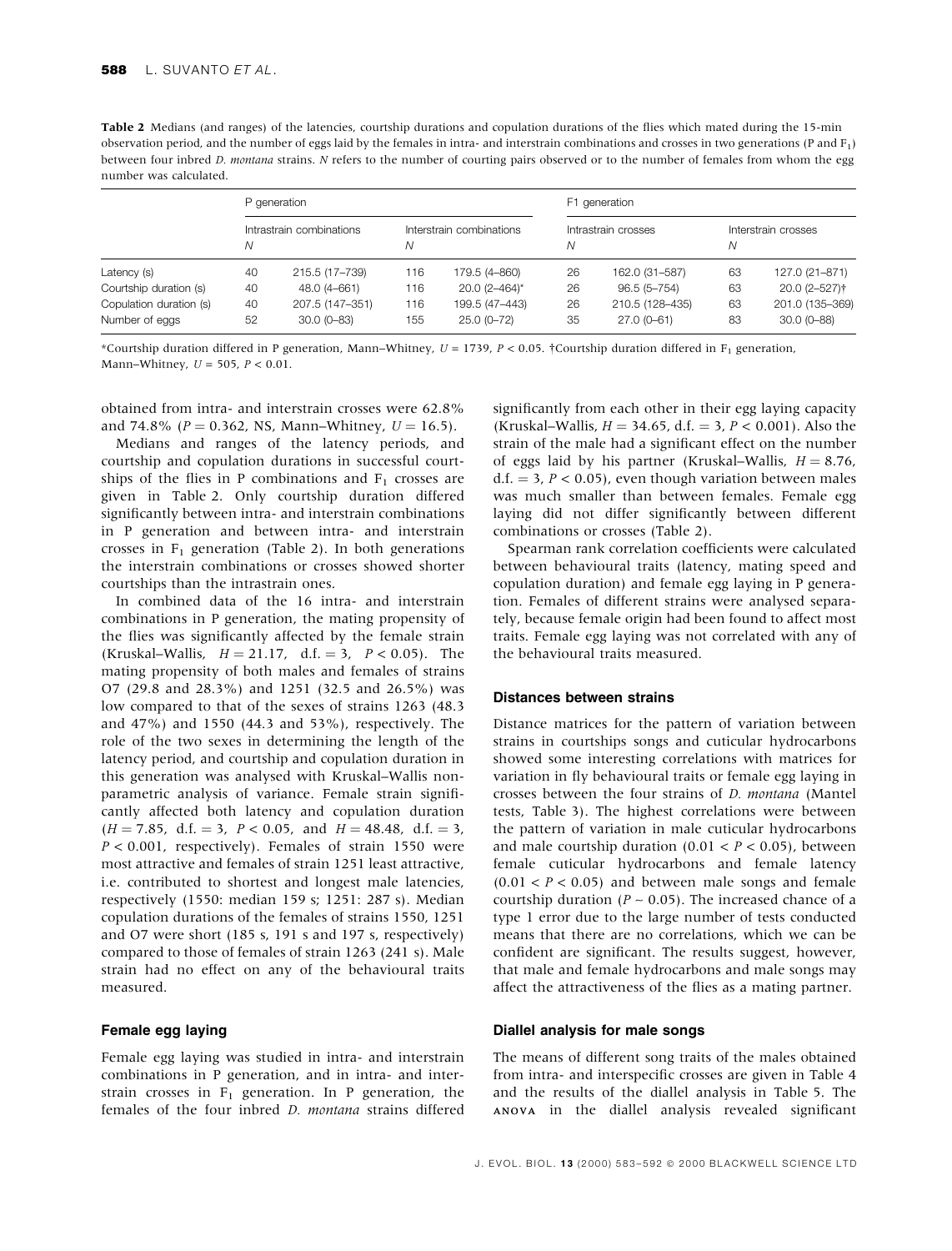| <b>Table 3</b> The correlations $(q)$ and their |                               | Songs   |                | Male pheromones |               | Female pheromones |        |
|-------------------------------------------------|-------------------------------|---------|----------------|-----------------|---------------|-------------------|--------|
| significance $(P)$ in Mantel tests comparing    |                               |         |                |                 |               |                   |        |
| the distance matrices of four <i>D. montana</i> |                               | g       | $\overline{P}$ | g               | $\mathcal{P}$ | g                 | P      |
| strains (O7, 1251, 1263 and 1550). Distances    |                               |         |                |                 |               |                   |        |
| used are Mahalanobis' distances for song        | Analysis by the male strain   |         |                |                 |               |                   |        |
| traits and for male and female cuticular        | Male pheromones               | 0.48    | 0.3156         |                 |               |                   |        |
| hydrocarbon profiles, and median distances      | Latency                       | $-1.08$ | 0.1401         | $-0.87$         | 0.1922        | $-0.63$           | 0.2643 |
| for the mating behaviour traits and female      | Courtship duration            | 0.76    | 0.2236         | 1.74            | 0.0409        | 1.47              | 0.0708 |
| egg laying measured between the strains.        | Copulation duration           | 1.16    | 0.1230         | $-0.87$         | 0.1922        | $-1.32$           | 0.0935 |
|                                                 | Number-of-eggs                | $-1.17$ | 0.1210         | $-0.83$         | 0.2033        | $-0.03$           | 0.4880 |
|                                                 | Analysis by the female strain |         |                |                 |               |                   |        |
|                                                 | Female pheromones             | $-1.06$ | 0.1446         | 1.54            | 0.0618        |                   |        |
|                                                 | Latency                       | 1.33    | 0.0918         | $-1.11$         | 0.1335        | $-1.68$           | 0.0465 |
|                                                 | Courtship duration            | $-1.62$ | 0.0526         | $-0.23$         | 0.4090        | 1.25              | 0.1056 |

Table 4 Means of the song traits of male progenies from intrastrain (bold) and interstrain crosses between inbred D. montana strains.  $N = 7$  males in each case. PN = number of pulses in a train, PTL = pulse train length, IPI = interpulse interval,  $PL = pulse length$ ,  $CN = cycle$ number and FRE = carrier frequency.

|        |      | Song trait |      |           |            |      |  |  |  |  |
|--------|------|------------|------|-----------|------------|------|--|--|--|--|
| strain | PTL  | PN         | P    | <b>CN</b> | <b>FRE</b> | PL   |  |  |  |  |
| 1550   | 378  | 11.3       | 29.7 | 5.3       | 255        | 21.3 |  |  |  |  |
| O7     | 336  | 10.9       | 28.7 | 4.4       | 262        | 17.1 |  |  |  |  |
| 1263   | 315  | 9.3        | 30.0 | 5.1       | 249        | 24.1 |  |  |  |  |
| 1251   | 368  | 10.6       | 32.4 | 4.7       | 256        | 21.1 |  |  |  |  |
| 1550   | 317  | 9.5        | 32.3 | 4.2       | 249        | 17.3 |  |  |  |  |
| O7     | 358  | 10.6       | 31.4 | 4.0       | 221        | 19.1 |  |  |  |  |
| 1263   | 296  | 8.6        | 33.3 | 5.0       | 256        | 20.3 |  |  |  |  |
| 1251   | 315  | 8.9        | 34.0 | 5.0       | 242        | 19.7 |  |  |  |  |
| 1550   | 345  | 10.3       | 29.9 | 4.4       | 261        | 17.6 |  |  |  |  |
| Ο7     | 336  | 9.6        | 32.7 | 5.7       | 261        | 21.4 |  |  |  |  |
| 1263   | 284  | 8.3        | 32.3 | 4.4       | 236        | 18.4 |  |  |  |  |
| 1251   | 292  | 8.3        | 34.3 | 5.3       | 247        | 20.7 |  |  |  |  |
| 1550   | 350  | 10.1       | 31.4 | 5.1       | 262        | 20.6 |  |  |  |  |
| Ο7     | 354  | 10.1       | 33.3 | 4.3       | 254        | 17.0 |  |  |  |  |
| 1263   | 314  | 8.9        | 31.7 | 5.3       | 270        | 19.6 |  |  |  |  |
| 1251   | 294  | 8.0        | 35.7 | 5.7       | 262        | 21.4 |  |  |  |  |
|        | Male |            |      |           |            |      |  |  |  |  |

Copulation duration  $-0.62$  0.2676 0.34 0.3669 0.69 0.2451 Number-of-eggs 0.38 0.3520 )0.85 0.1977 )1.40 0.0808

variation between genotypes in all song traits, except PL (pulse length), which was not included in further analyses. There was significant additive variance between arrays (a) (i.e. progenies having one common parent) and between parental lines  $(a<sub>p</sub>)$  in PN (pulse number), IPI (interpulse interval), CN (cycle number) and FRE (carrier frequency) (*P* at least <0.05). Dominance (*b*) was found in CN and FRE  $(P < 0.05$  in both cases). In CN it was mainly caused by unequally distributed dominant alleles between the strains ( $b_2$ ,  $P < 0.05$ ), while in FRE the dominance was directional ( $b_1$ ,  $P < 0.01$ ). No significant residual dominance effects  $(b_3)$  nor maternal effects  $(c)$ were found. Reciprocal crosses differed from each other in PN  $(d, P < 0.05)$ . However, when tested against specific interactions,  $d$  remained nonsignificant, indicating that there are no consistent differences between the reciprocal crosses.

Genetic parameters of the diallel analysis can be estimated further only if the simple additive-dominance model adequately explains variation in the studied data set (see Mather & Jinks, 1982). This can be tested by studying the relationship between the variance  $(V_r)$  and parent–offspring covariance  $(W_r)$  of the members of the same array. If dominance is present, and if the model is an accurate description of the system,  $W_r - V_r$  should be homogenous across strains and a regression of  $W_r$  on  $V_r$ should produce a straight line with a slope of unity. In our data set  $W_r - V_r$  was homogenous across lines in all studied song traits (PTL:  $F = 1.439$ , PN:  $F = 1.641$ , IPI:  $F = 1.344$ , CN:  $F = 1.872$  and FRE:  $F = 1.473$ ; d.f.<sub>1</sub> = 6 and d.f.<sub>2</sub> = 18 and *P* nonsignificant for all traits). The regression slopes of  $W_r$  on  $V_r$  of PTL (0.283), PN (1.029),  $CN$  (0.346) and FRE (0.664) did not differ significantly from unity (PTL:  $t = 1.146$ , PN:  $t = 2.455$ , CN:  $t = 2.514$ and FRE:  $t = 4.00$ ; d.f.  $= 2$  and P nonsignificant in all cases), but they did not differ from zero, either (PTL:  $t = 0.323$ , PN:  $t = 2.517$ , CN:  $t = 0.871$  and FRE:  $t = 2.641$ ; d.f.  $= 2$  and P nonsignificant in all cases). On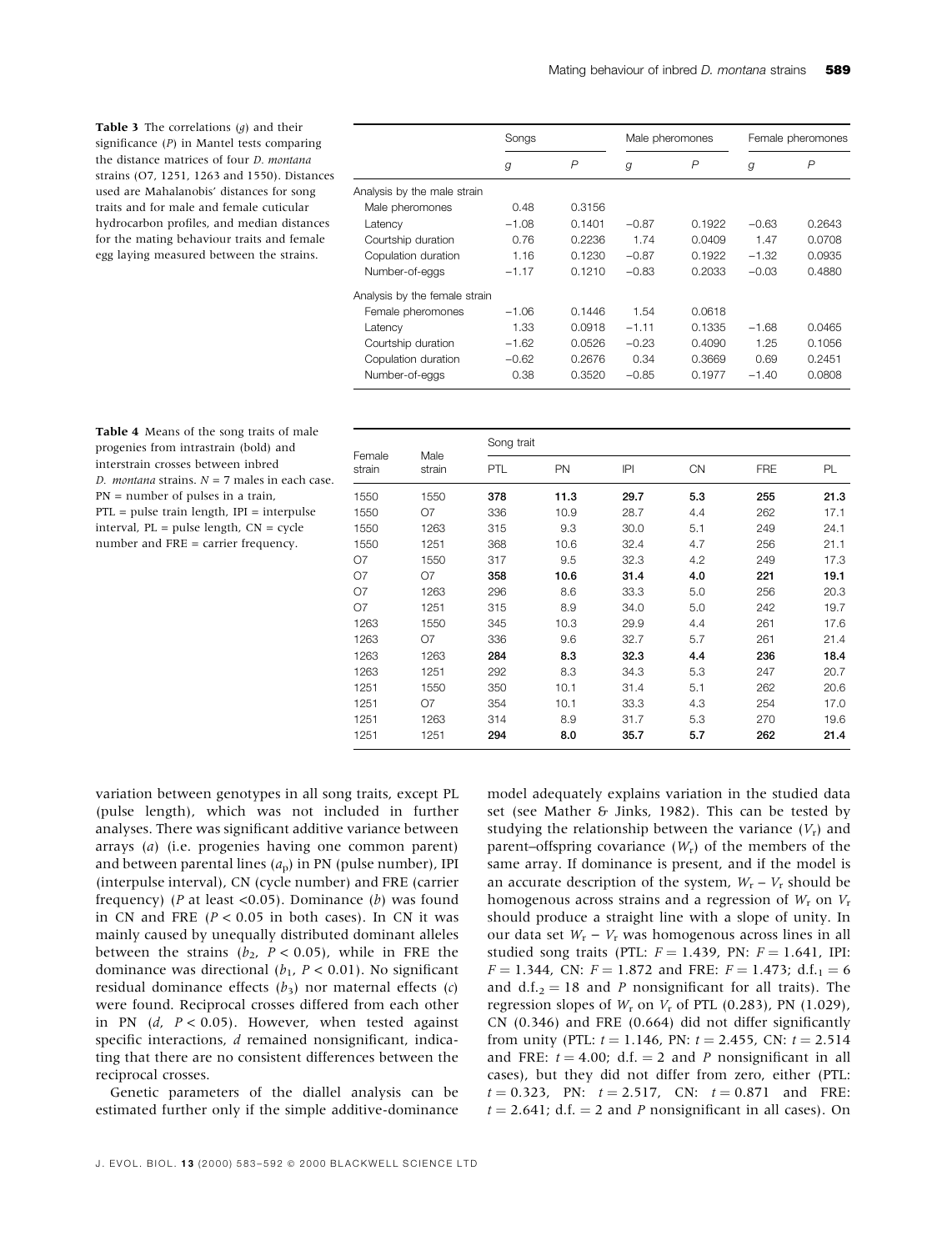Table 5 Analysis of variance on the diallel tables of sound parameters and the diallel components. The mean squares of the items are tests for the following effects:  $a =$  additive effects between arrays,  $a_p =$  additive effects between parental lines,  $b =$  dominance effects,  $b_1 =$  effects of directional dominance,  $b_2$  = effects of the distribution of dominant alleles between strains,  $b_3$  = residual dominance effects, c = maternal effects,  $d =$  differences in reciprocal crosses. PN = number of pulses in a train, PTL = pulse train length, IPI = interpulse interval, PL = pulse length, CN = cycle number and FRE = carrier frequency.

|                      | d.f.           | <b>PTL</b> |         | PN        |            | P         |            | <b>CN</b> |          | <b>FRE</b> |           |
|----------------------|----------------|------------|---------|-----------|------------|-----------|------------|-----------|----------|------------|-----------|
|                      |                | <b>MS</b>  | F       | <b>MS</b> | F          | <b>MS</b> | F          | <b>MS</b> | F        | <b>MS</b>  | F         |
| Total                | 111            |            |         |           |            |           |            |           |          |            |           |
| Between blocks       | 6              | 0.67       | 0.74    | 0.60      | 0.82       | 1.15      | 1.45       | 0.53      | 0.61     | 0.55       | 0.65      |
| Between genotypes    | 15             | 1.67       | $1.84*$ | 2.77      | $3.78***$  | 2.19      | $2.77*$    | 1.96      | $2.26**$ | 2.10       | $2.49**$  |
| Within genotypes (e) | 90             | 0.91       |         | 0.73      |            | 0.79      |            | 0.87      |          | 0.85       |           |
| a                    | 3              | 1.91       | 2.10    | 7.64      | $10.43***$ | 8.57      | $10.82***$ | 3.20      | $3.67*$  | 2.76       | $3.26*$   |
| $a_{p}$              | 3              | 1.76       | 1.94    | 5.02      | $6.86***$  | 2.90      | $3.67*$    | 2.79      | $3.21*$  | 4.14       | $4.89**$  |
| b                    | 6              | 1.84       | 2.03    | 1.25      | 1.71       | 0.45      | 0.57       | 2.12      | $2.43*$  | 2.32       | $2.74*$   |
| b <sub>1</sub>       |                | 0.12       | 0.14    | 0         | $\circ$    | 0.54      | 0.68       | 2.28      | 2.62     | 7.15       | $8.44***$ |
| b <sub>2</sub>       | 3              | 2.24       | 2.46    | 1.60      | 2.18       | 0.61      | 0.77       | 2.42      | $2.78*$  | 1.81       | 2.13      |
| $b_3$                | $\overline{2}$ | 2.11       | 2.32    | 1.36      | 1.86       | 0.16      | 0.20       | 1.57      | 1.81     | 0.68       | 0.80      |
| С                    | 3              | 0.99       | 1.09    | 1.60      | 2.19       | 1.12      | 1.42       | 1.04      | 1.20     | 1.86       | 2.19      |
| d                    | 3              | 1.77       | 1.95    | 2.09      | $2.85*$    | 0.37      | 0.47       | 1.35      | 1.55     | 1.26       | 1.49      |

 $*P < 0.05$ ,  $*P < 0.01$  and  $*+P < 0.001$ .

the other hand, in IPI (regression slope 0.842) the mean values of different strains were on a linear regression line and the slope of this trait differed significantly both from unity  $(t = 11.99, d.f. = 2, P < 0.01)$  and from zero ( $t = 9.90$ , d.f.  $= 2$ ,  $P < 0.05$ ). The fact that our data did not completely fulfil the assumptions of the additivedominance model does not undermine the findings of dominance in CN and FRE, but it suggests that the song traits may be affected in addition to additive and dominance variation also by epistatic interactions between nonallelic genes, by multiple allelism and/or by correlated allele distributions.

## **Discussion**

Male song traits and cuticular hydrocarbons of both sexes varied between inbred *D. montana* strains, giving a good basis for studies on fly mate choice. The strains also differed in flies' mating propensity, some behavioural traits and female egg laying efficiency. The flies mated as actively in inter- as in intrastrain combinations, showing that variation between strains in studied traits did not cause sexual selection or sexual isolation between strains. Only courtship duration and carrier frequency of the male song showed heterosis in strain crosses.

According to Bartelt et al. (1986), D. montana males and females have virtually identical hydrocarbon profiles. However, we found considerable variation both between the strains and between the sexes in cuticular hydrocarbon composition. A likely explanation for this discrepancy is that the strains used differ between the two studies. We found considerable variation among our strains, and three out of the five strains showed dimorphism in cuticular composition. Variation found in our

populations could also be partly due to inbreeding and to the maintenance of the flies in the laboratory. Toolson & Kuper-Simbron (1989) have shown that long-term maintenance of the fly strains (D. pseudoobscura) under laboratory conditions can lead to significant changes in cuticular hydrocarbon composition and cuticular permeability in both male and female flies. In our study, the length of the male latency period was found to be influenced by the female, suggesting that the females of different strains varied in their attractiveness. This could be due to pheromones emitted by the females as the females preened (cleaned themselves with forelegs) actively, which could have released low-volatility cuticular hydrocarbons. There was, however, no correlation between male latency and the divergence of the cuticular composition of females courted by these males.

Averhoff & Richardson (1974) reported that in inbred D. melanogaster lines, courtship activity, time to copulation and assortative mating were all directly correlated with the degree of inbreeding. They suggest this to be due to the flies being nonresponsive to their own pheromones and therefore unresponsive to individuals of very similar genotype. This negative assortative mating has not, however, been confirmed by later studies (Powell & Morton, 1979; Veuille & Mazeau, 1988). In our study flies mated as actively with individuals of their own strain as with those of alien strains, even though the hydrocarbon profiles of the strains differed considerably. Females, however, required a shorter courtship from the males of other strains than from the males of their own strain in P generation. Whether this higher level of stimulation from alien males is due to song or pheromonal differences between strains is difficult to assess.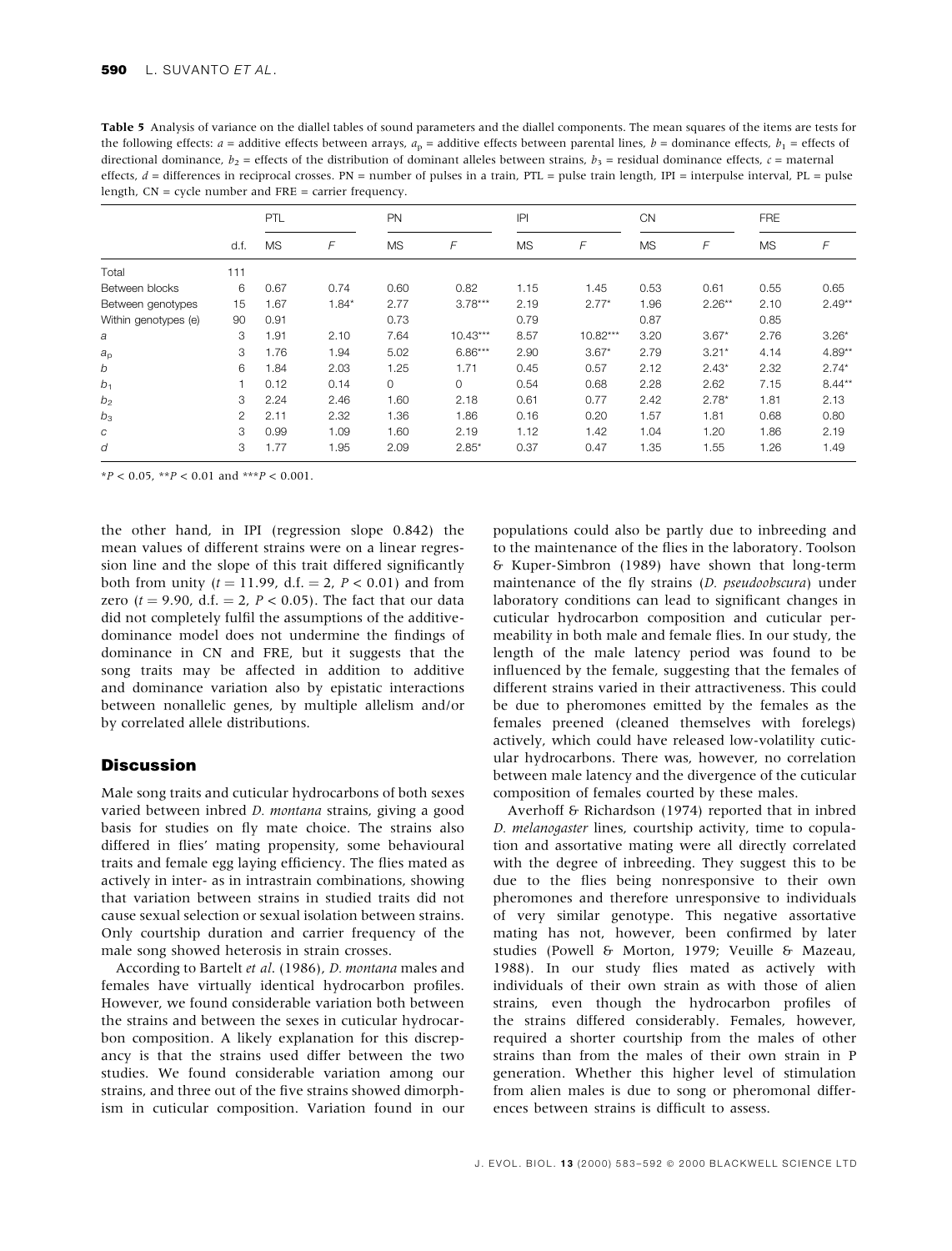The finding that male strain affects the number of eggs laid by his partner is particularly intriguing. It is possible that there are differences between strains in some aspect of male ejaculates. There is some evidence that ejaculates influence female egg laying (Pitnick, 1991), so the effect of males may be due to differences in the ability of their ejaculates to stimulate females to oviposit. Alternatively, differences between male strains in female egg laying could be due to females exercising 'cryptic female choice' (Eberhard, 1996). If particular combinations of strains, or matings within strains, are liable to produce less fit offspring (due to genetic incompatibilities resulting from inbreeding or outbreeding), females may withold some of their eggs, in the hope of a subsequent mating with another male.

Inbred Drosophila strains have repeatedly been shown to suffer decreased fitness and to show heterosis in strain crosses (Ehiobu et al., 1989; López-Fanjul & Villaverde, 1989; García et al., 1994; see also Lynch & Walsh, 1997, for a survey of inbreeding depression in Drosophila laboratory populations). Amongst other traits, inbreeding depression has been observed in competitive ability, eggto-adult viability, male mating ability and female and male fertility. In our strains, the homozygosity level of the flies should theoretically exceed 90% (e.g. Hedrick, 1985) although homozygosity is typically slightly lower than predicted (Franklin, 1977). We found evidence for heterosis only in courtship duration and the carrier frequency of male song. Our study does not, however, give information on whether heterosis in courtship duration is caused by bringing together dominant favourable genes of both parents in the hybrid, or by heterozygosity per se.

Songs of inbred *D. montana* flies exhibited considerable variation between strains. PCA results suggested that all measured song characters were important in defining the song as strain specific, pulse characters being slightly more important. The diallel analysis on male song traits revealed unidirectional dominance in the carrier frequency of the song, alleles increasing the frequency being dominant over those decreasing the frequency. On the basis of the direction of dominance, the song of *D. montana* is likely to have evolved towards higher song frequency. The females of this species are known to prefer males producing songs consisting of short and dense (high-frequency) sound pulses (Aspi & Hoikkala, 1995; Ritchie et al., 1998), and females have also been found to gain indirect benefit from their choice (Hoikkala et al., 1998). In D. montana the direction of female preference for male song is the same as the direction of song evolution, i.e. sexual selection exercised by the females could have been a driving force in the evolution of at least some male song traits.

Signals important in sexual selection within the species may be different from those important in species-recognition. Consequently, mate choice exercised by the females on conspecific males may not explain the

evolution of all male signals. As noted by Civetta & Singh 1(1998), directional sexual selection at the time of species formation may have triggered the rapid divergence observed for sexual traits, but once speciation is completed, the selective pressure may have relaxed. In the present study, the traits by which the song of D. montana males differs most from those of the other species of the D. virilis group (Hoikkala et al., 1982) did not show any sign of directional dominance in diallel analysis. This does not exclude the possibility that directional selection for species-specific songs has triggered the divergence of male song traits (other than carrier frequency) at the time of species formation, but it shows that this kind of evolution has not been a feature of the recent history of D. montana.

## Acknowledgments

This work was supported by a research grant (project 36166) from the Academy of Finland (to A.H.) and from the Finnish Cultural Foundation (to L.S.). We are grateful to R. K. Butlin for comments on an earlier draft of this manuscript, to J. Aspi for his computer program of Mantel analysis of distance matrices and to J. Lumme, J. Aspi and A.-P. Kvist for the diallel analysis program.

## References

- Aitchison, J. 1986. The Statistical Analysis of Compositional Data. Chapman & Hall, New York.
- Aspi, J. & Hoikkala, A. 1993. Laboratory and natural heritabilities of male courtship song characters in Drosophila montana and D. littoralis. Heredity  $70:400-406$ .
- Aspi, J. & Hoikkala, A. 1995. Male mating success and survival in the field with respect to size and courtship song characters in Drosophila littoralis and D. montana (Diptera: Drosophilidae). J. Insect Behav. 8: 67-87.
- Aspi, J., Lumme, J., Hoikkala, A. & Heikkinen, E. 1993. Reproductive ecology of the boreal riparian guild of Drosophila. Ecography 16: 65-72.
- Averhoff, W.W. & Richardson, R.H. 1974. Pheromonal control of mating patterns in Drosophila melanogaster. Behav. Genet. 4: 207±225.
- Bartelt, R.J., Armold, M.T., Schaner, A.M. & Jackson, L.L. 1986. Comparative analysis of cuticular hydrocarbons in the Drosophila virilis species group. Comp. Biochem. Physiol. 83B: 731±742.
- Civetta, A. & Singh, R.S. 1998. Sex and speciation: genetic architecture and evolutionary potential of sexual versus nonsexual traits in the sibling species of the Drosophila melanogaster complex. Evolution 52: 1080-1092.
- Cobb, M. & Jallon, J.-M. 1990. Pheromones, mate recognition and courtship stimulation in the Drosophila melanogaster species sub-group. Anim. Behav. 39: 1058-1067.
- Eberhard, W.G. 1996. Female Control: Sexual Selection by Cryptic Female Choice. Princeton University Press, Princeton, New Jersey.
- Ehiobu, N.G., Goddard, M.E. & Taylor, J.F. 1989. Effect of rate of inbreeding on inbreeding depression in Drosophila melanogaster. Theor. Appl. Genet.  $77: 123-127$ .